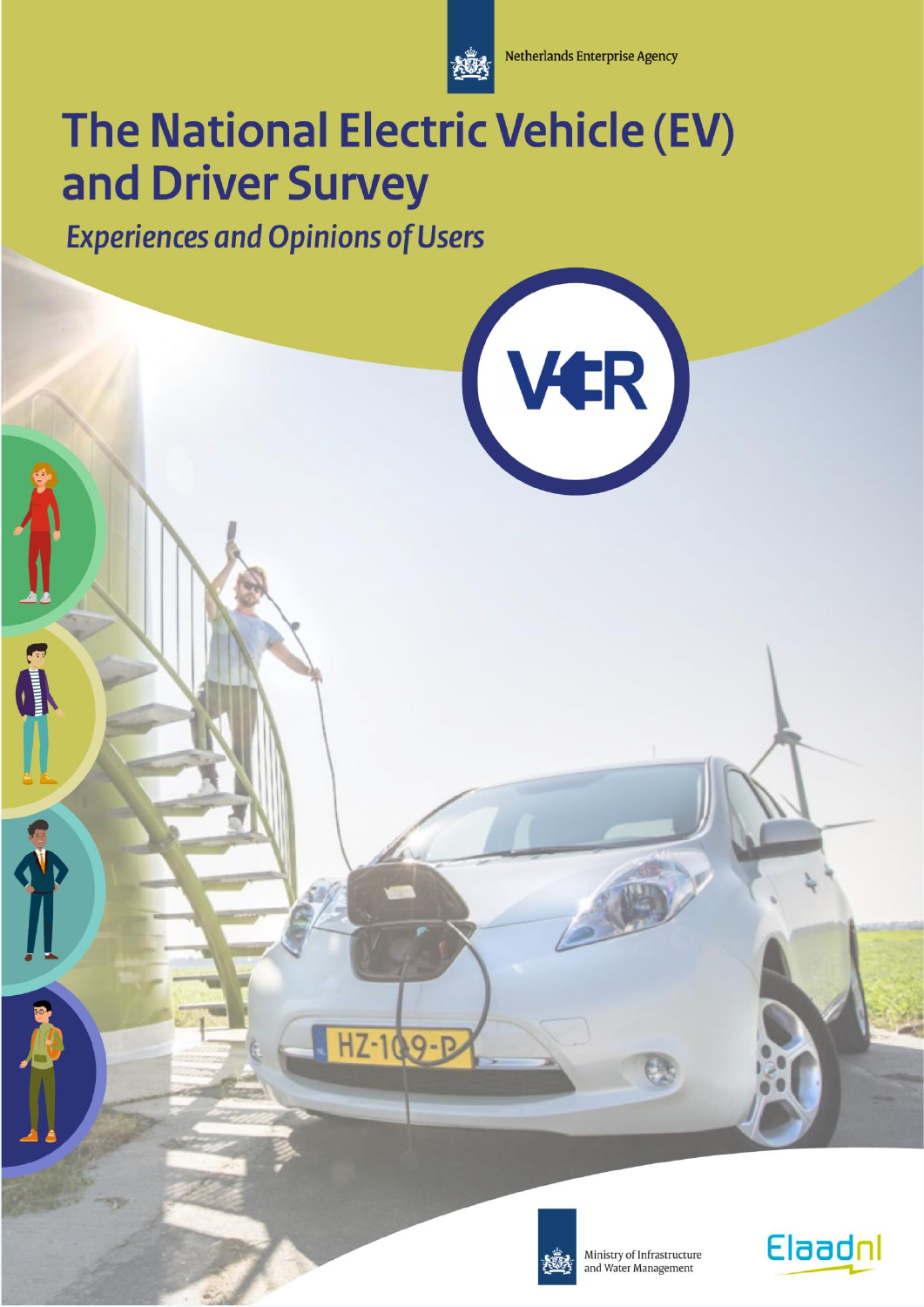The National Electric Vehicle (EV) and Driver Inquiry is an annual, large-scale survey of electric vehicle drivers to access the characteristics of EV drivers, their experiences with electric vehicle driving and the course of the EV purchasing process.<sup>1</sup> Together with the National Charging Survey, it constitutes a two-part inquiry that provides insight into the experiences of electric vehicle drivers. This survey focuses on the vehicle and its user, whereas the National Charging Inquiry concentrates entirely on the charging experience. The two surveys are conducted annually in order to monitor trends and developments, identify new challenges and evaluate the effects of changes.

#### **Initiators and Partners**

The initiators of the National EV and Driver Survey are the Association of Electric Vehicle Drivers (VER) and the Netherlands Enterprise Agency (RVO).

#### **VER** (www.evrijders.nl)

The Association of Electric Vehicle Drivers (VER) is the ultimate independent source of information and meeting place for electric vehicle drivers in the Netherlands – not only for the EV drivers of today, but also for those of the future. The VER offers its members information on electric vehicle driving and is a platform for events, meetings and (online) encounters. The VER promotes the interests of electric vehicle drivers through local, regional, national and international political lobbying.

#### **RVO**(www.rvo.nl/elektrischrijden)

The Netherlands Enterprise Agency (RVO) helps enterprising Dutch citizens and policymakers to make progress in the fields of sustainability, global business, agricultural entrepreneurship and innovation. Together with its partners, the RVO is working to increase the sustainability of mobility. The RVO encourages the switch to electric vehicle driving by providing financial support, sharing knowledge and initiating joint ventures.

The University of Groningen (RUG) is a partner in the survey and has contributed to its design and analysis. The Ministry of Infrastructure and Water Management (I&W) and knowledge and innovation centre ElaadNL (www.elaad.nl) also support the survey.

The National Electric Vehicle (EV) and Driver Survey takes place annually in the autumn and thus shows (changing) needs. It allows the spotting and monitoring of trends and developments, the identification of new challenges and the evaluation of the effects of changes.

This first edition can be seen as a benchmark survey. The numbers and insights from this inquiry are made available to policymakers, companies and other parties that have dealings with EV's and EV users.

Publication date: 4 February 2021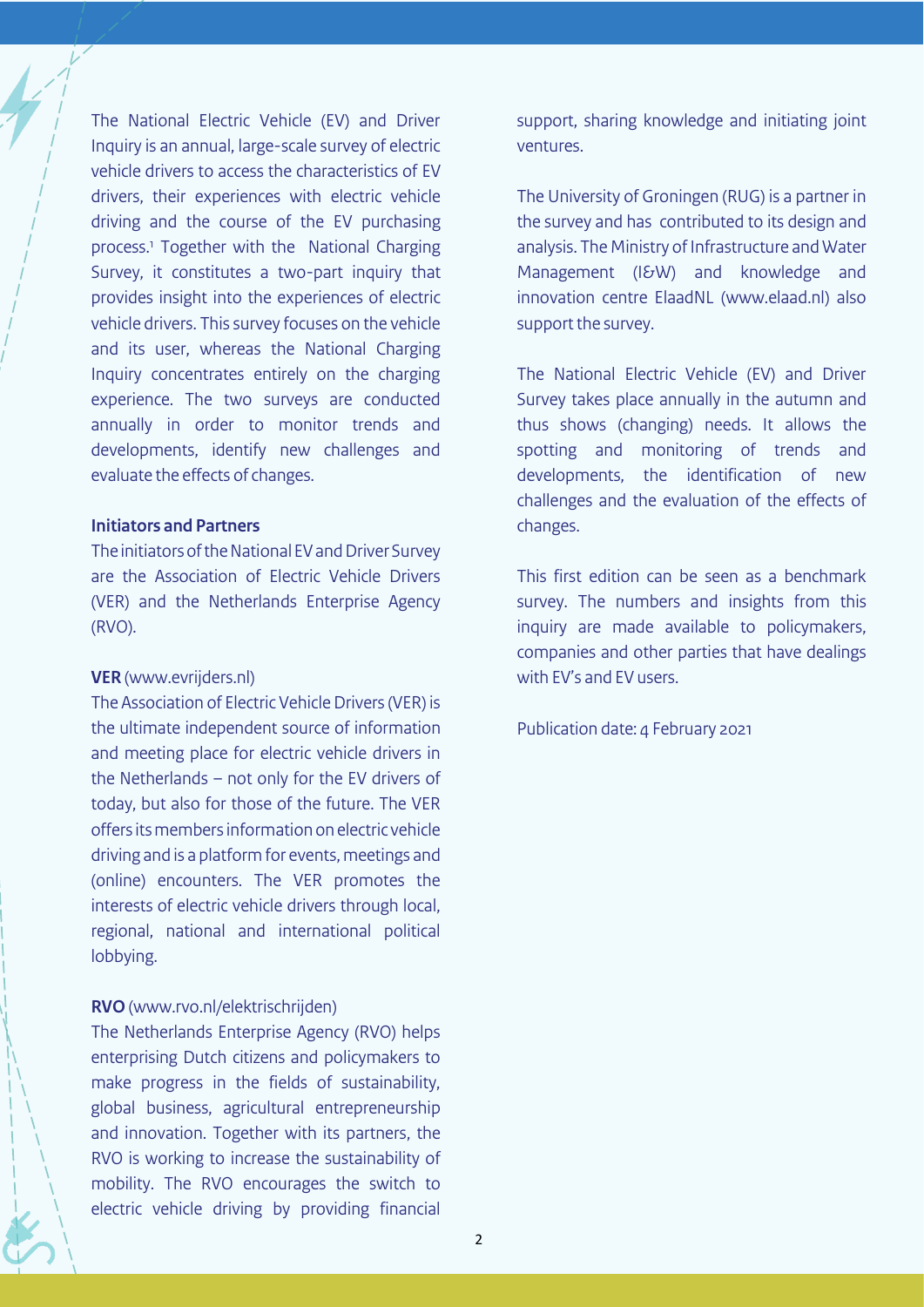#### **Authors**

*Thijs Duurkoop – RVO Ellen Hiep – VER Maarten van Biezen – VER Joeri van Dam – VER*

#### **Analysts**

*Menno van Ginkel – RVO Zohreh Shiamizadeh – RVO Ellen van der Werff – RUG*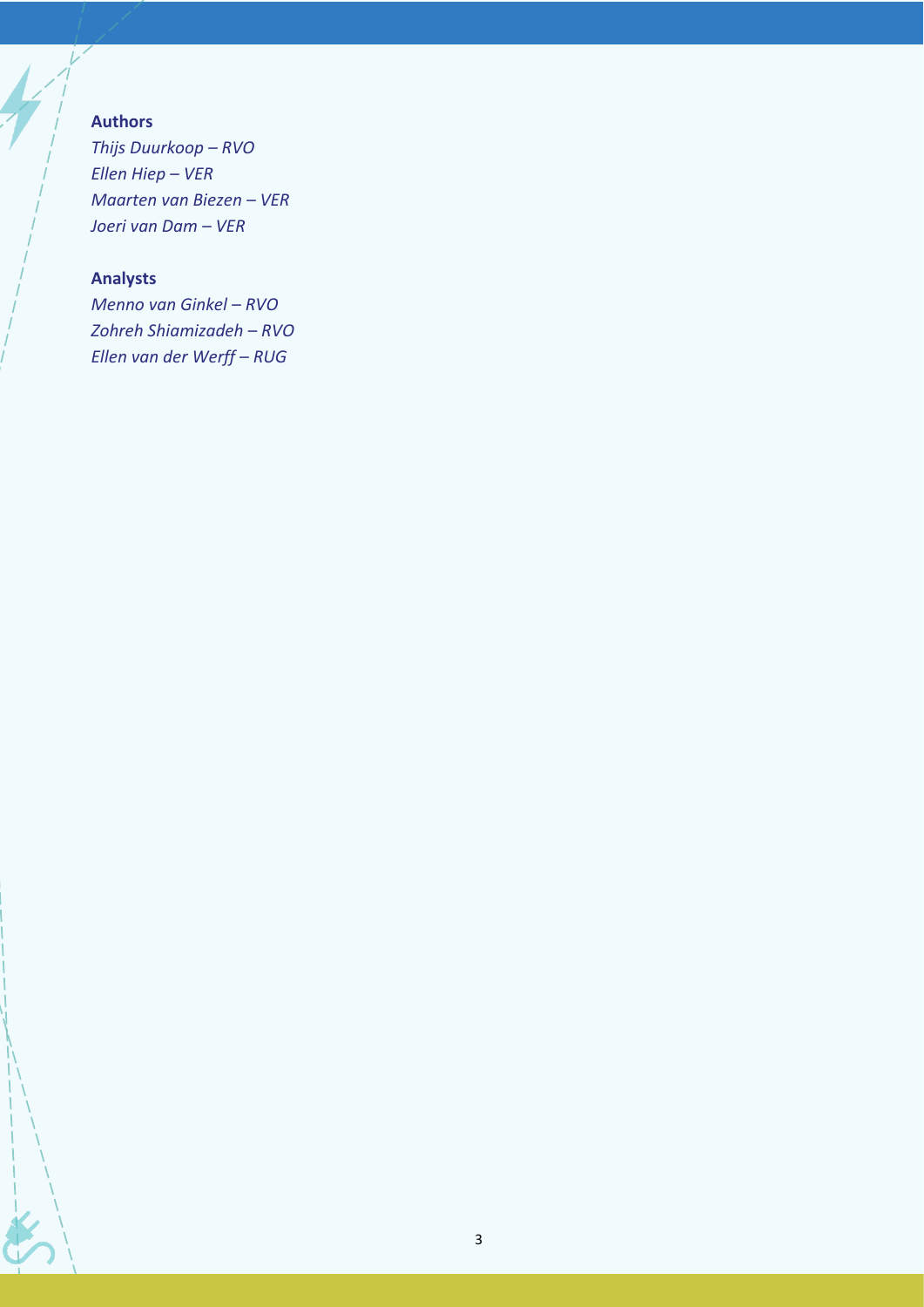### **Summary**

During this survey the answers of **more than 1,700 survey respondents** have provided new insights into EV driving. This section contains the most important results.

EV drivers do not predominantly belong to either the political left or the political right and are no older or greyer than the **average car owner**.

#### **Most EV drivers vote VVD**

Most EV drivers vote for the largest political party in the Netherlands, the VVD. Three parties clearly stand out:

- VVD (People's Party for Freedom and Democracy) (25%)
- Groenlinks (Green Left) (16%)
- D66 (Democrats 66) / (15%)

EV drivers are **early adopters**; slowly but surely, we are seeing more and more EV drivers fall into the **early majority**  category.

#### **EV as primary car**

Most EV drivers use their EV as their primary car



#### **Many first-time EV buyers previously drove a used car**

Of private first-time buyers, 38% did not drive a new car previously. Of private lease drivers, this is even 57%.

### **EV considerably more expensive than fuel car**

Almost 75%of current EV drivers previously drove a (much) cheaper fuel car.

#### **Private purchase EV driver:**

price previous fuel car

- $\blacksquare$  Much cheaper (>  $\epsilon$ 20,000)
- Cheaper (up to €20,000)
- Same price range
- $\blacksquare$  More expensive (up to  $\epsilon$ 20,000)
- $\blacksquare$  Much more expensive ( $\geq$   $\in$  20,000)



**Business lease EV driver**: price previous fuel car [pie chart]

- $\blacksquare$  Much cheaper (>  $\epsilon$ 20,000)
- $\blacksquare$  Cheaper (up to  $\epsilon$ 20,000)
- Same price range
- $\blacksquare$  More expensive (up to  $\epsilon$ 20,000)
- $\blacksquare$  Much more expensive (<  $\epsilon$ 20,000)

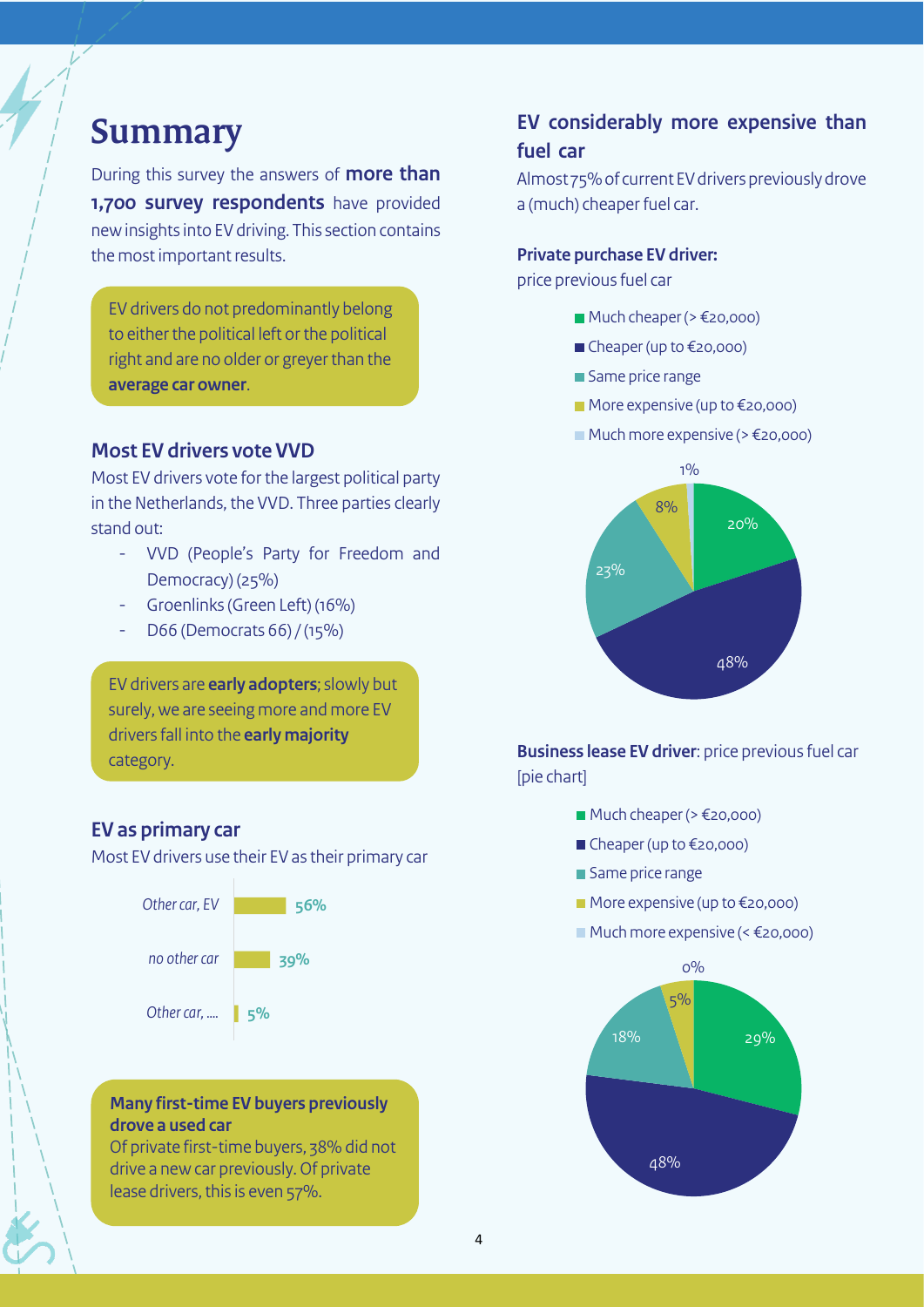**93%** of EV drivers indicate that their next car will be electric as well.

#### **EV drivers about sharing their experiences with electric driving**



#### **EV driver as EV ambassador**

72% feel they are ambassadors for electric driving and 52% allow others to drive their EV. EV drivers get a lot of questions about the electric driving experience.

**Earlier inquiries by the Royal Dutch Touring Club (ANWB)** showed that one of the most important incentives to start driving electrically was the enthusiasm of friends, family and acquaintances who drove EVs.

#### **Financial incentives**

Unlike fuel-vehicle drivers, EV drivers know what their electric car costs and that driving an electric vehicle is cheaper than driving a fuel vehicle. They are also well aware of the subsidies and tax advantages.

#### **Previous car?**

- 73% fuel
- 21% (plug-in) hybrid

**Exemption from vehicle tax** is the most important financial incentive for private EV drivers.

For **18% of respondents**, a higher addition of the car's list price to their taxable income is the reason to stop driving electric.

#### **Subsidy for electric passenger cars**

**Subsidy makes it financially worthwhile** to drive



Waited to buy EV because of subsidy



No EV without subsidy

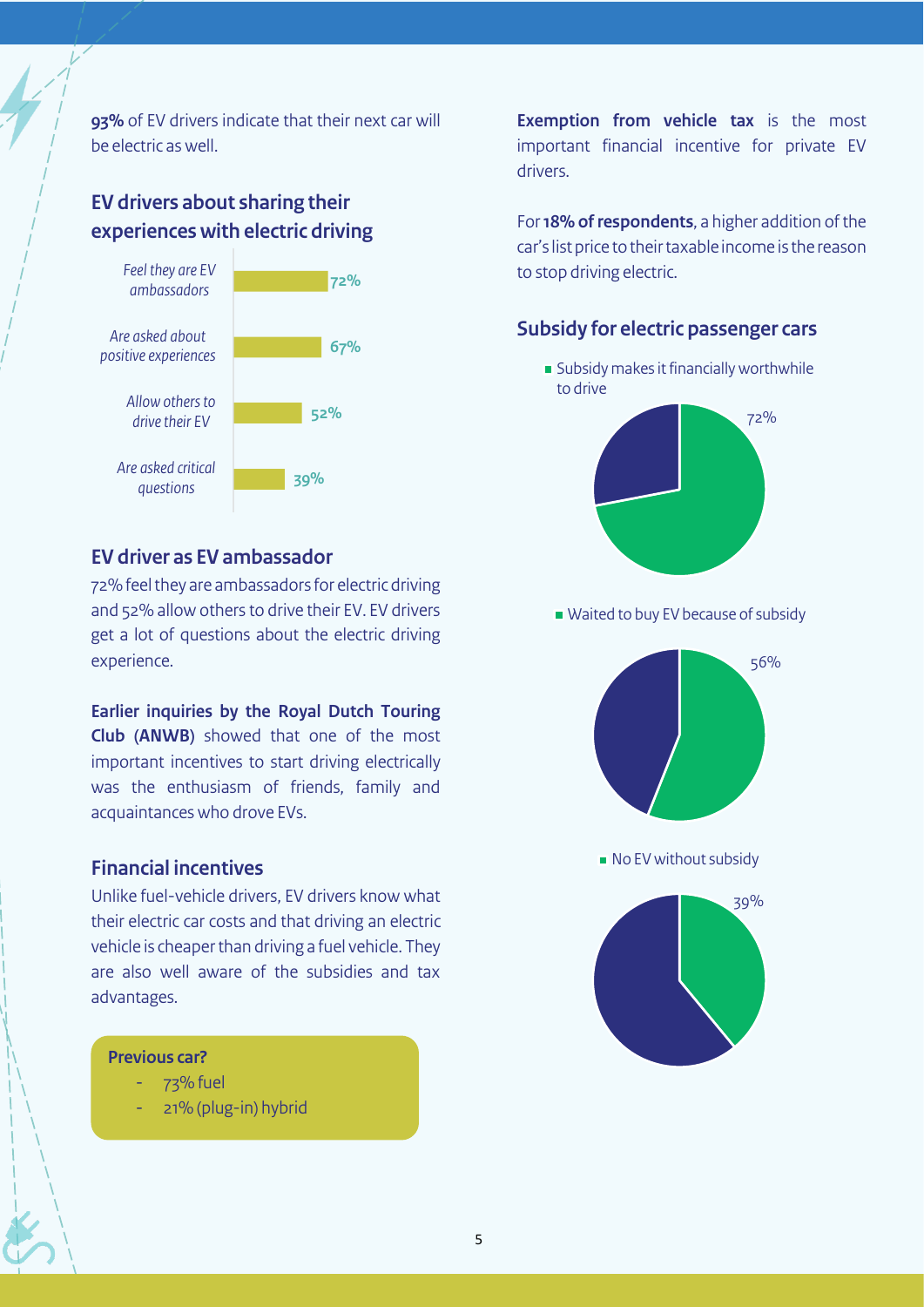### **Personas**

Who are the EV drivers? And can they be arranged into a surveyable number of groups?

#### **We asked the following question:**

*How important were the following considerations in your decision to start driving an electric vehicle?*

- **Low costs**
- Good for the environment
- **Technological innovation**
- **Driving pleasure**

■ Other



Based on these different motivations for driving electric vehicles, we identified the following four personas. They are further explained in the following pages.

#### **Development proportion personas in time**

- -The cost-conscious driver
- The environmentally conscious driver
- The pioneer
- The comfort-oriented driver



Over time, the proportion of EV drivers who feel they are **pioneers** decreases. The other personas remain stable, the **cost-conscious** and the **environmentally conscious** drivers are actually always the most numerous.



The **cost-conscious driver**(36%), who drives electric because of the low cost.

The **pioneer**(15%), who drives electric because of the technological innovation.





The **environmentally conscious driver** (35%), who drives electric because of the low environmental impact.

The **comfort-oriented driver** (12%), who drives electric because of the driving pleasure.

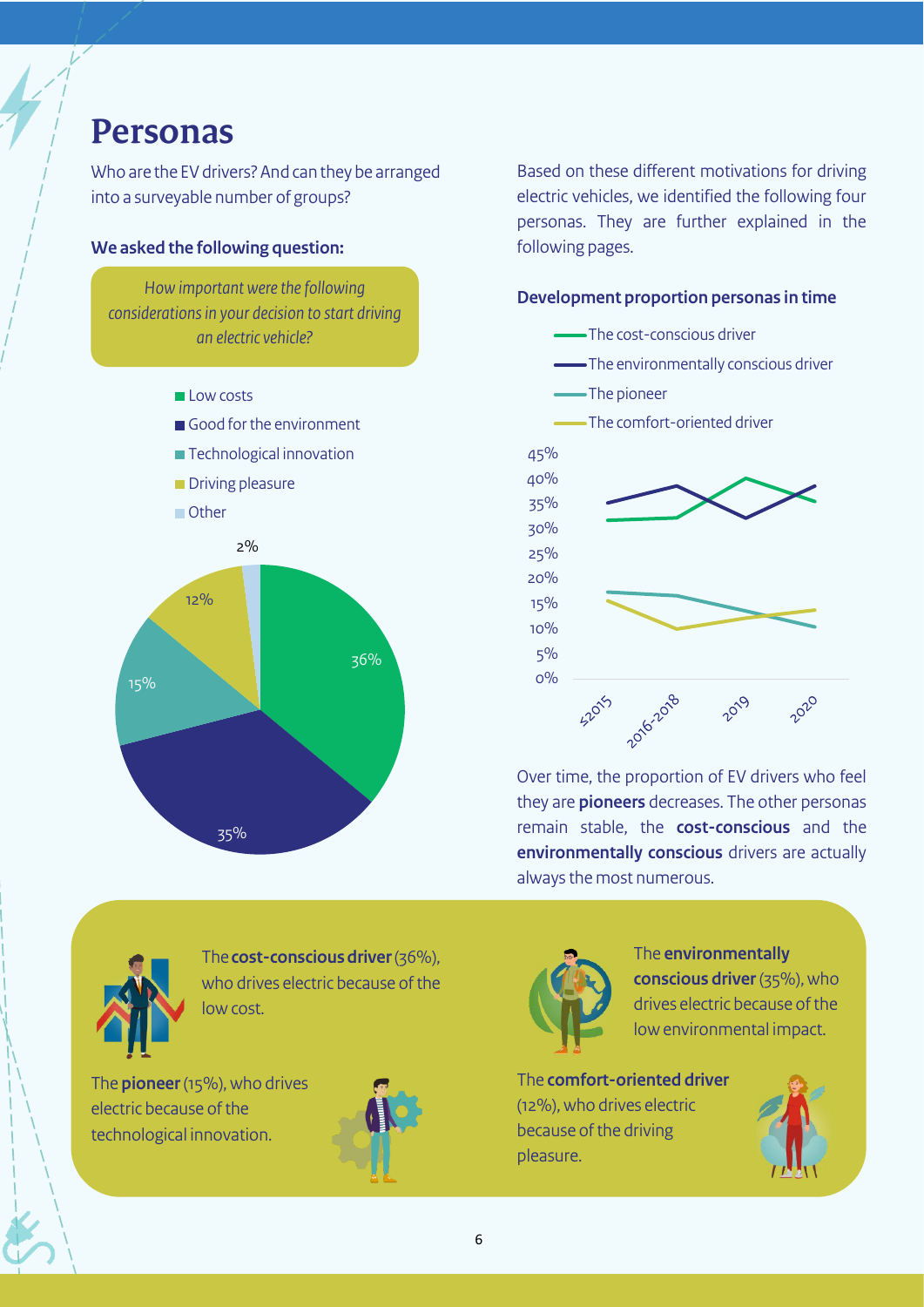### **The Cost-Concious Driver**

*Cost-conscious drivers drive electric vehicles because of the low cost*

#### **Large proportion of business leasers**

- **Business buyer**
- **Business leaser**
- Business leaser (solopreneurs; directors / major shareholders)
- **Private buyer**
- **Private leaser**
- shared car



#### **No significant proportion of used-car drivers**



#### **Drives slightly more than the average EV driver** 28,500 km per year

#### **Political preference**  VVD (32%), D66 (13%)

#### **56% feel they are EV ambassadors**

#### **Average age: 51 years**

Mainly 40 to 60-year-olds



#### **Largely in the €40,000-50,000 price range**



#### **Top 3 brand/model**

- Tesla Model 3 • Kia e-Niro
	-
- Nissan Leaf

#### **Sustainable behaviour**

- Solar panels **62%**
- Avoid car use **48%**
- Avoid flying **37%**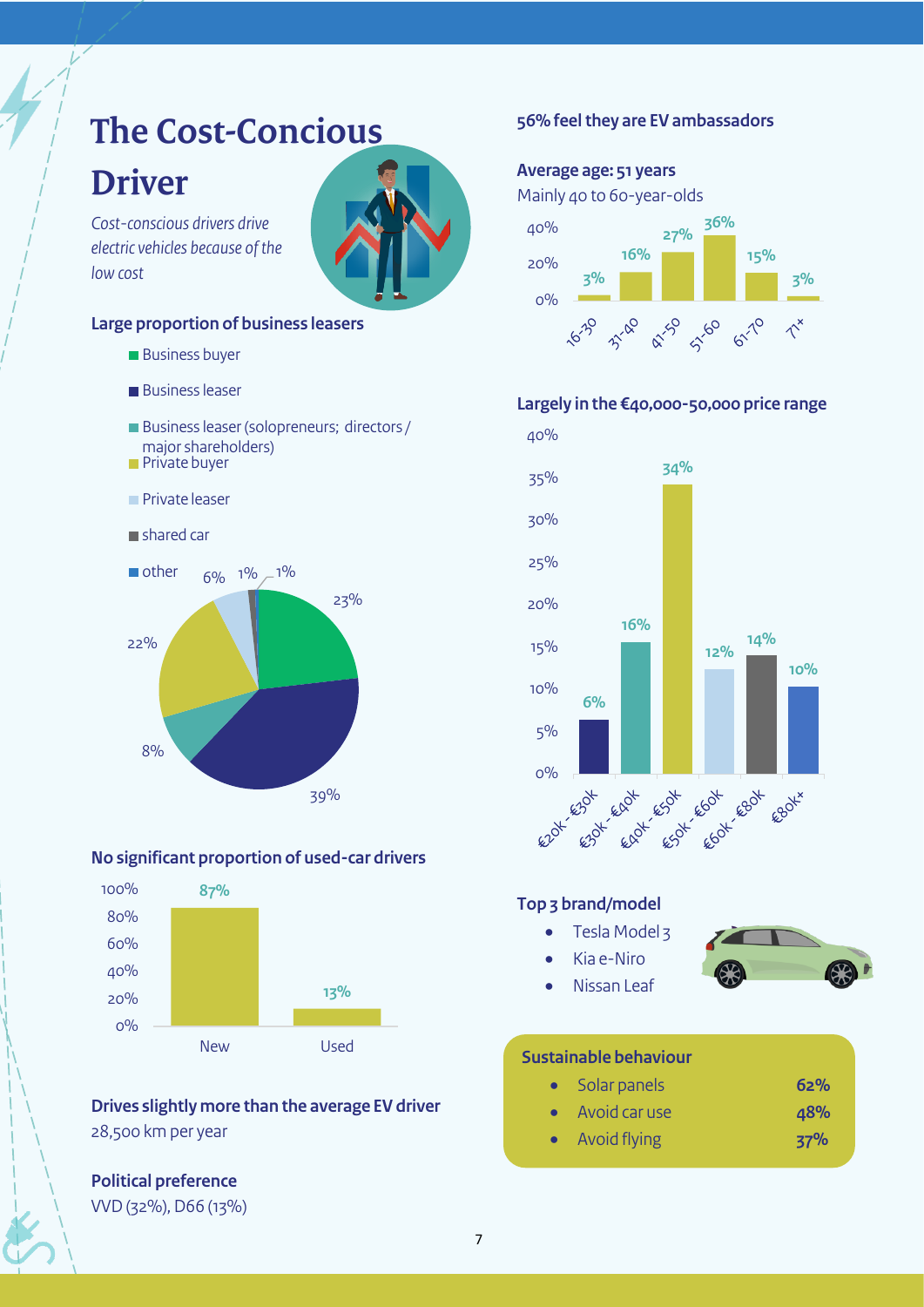# **The environmentally Concious Driver**

*Environmentally conscious drivers drive electric vehicles because of the low environmental impact*



#### **Large proportion of private buyers**

- **Business buyer**
- **Business leaser**
- Business leaser (solopreneurs; directors / major shareholders)
- **Private buyer**
- **Private leaser**
- **Shared car**



#### **Relatively large number of used-car drivers**



#### **Drives slightly less than the average EV driver** 24,000 km per year

#### **Political preference**



Groenlinks (35%), D66 (17%)

#### **80% feel they are EV ambassadors**

#### **Average age: 54 years**

Mainly 50 to 70-year-olds



#### **Largely in the €30,000-50,000 price range**



#### **Top 3 brand/model**

• Tesla Model 3 • Nissan Leaf



• Renault Zoe

#### **Sustainable behaviour**

- Solar panels **74%**
- Avoid car use **75%**
- Avoid flying **83%**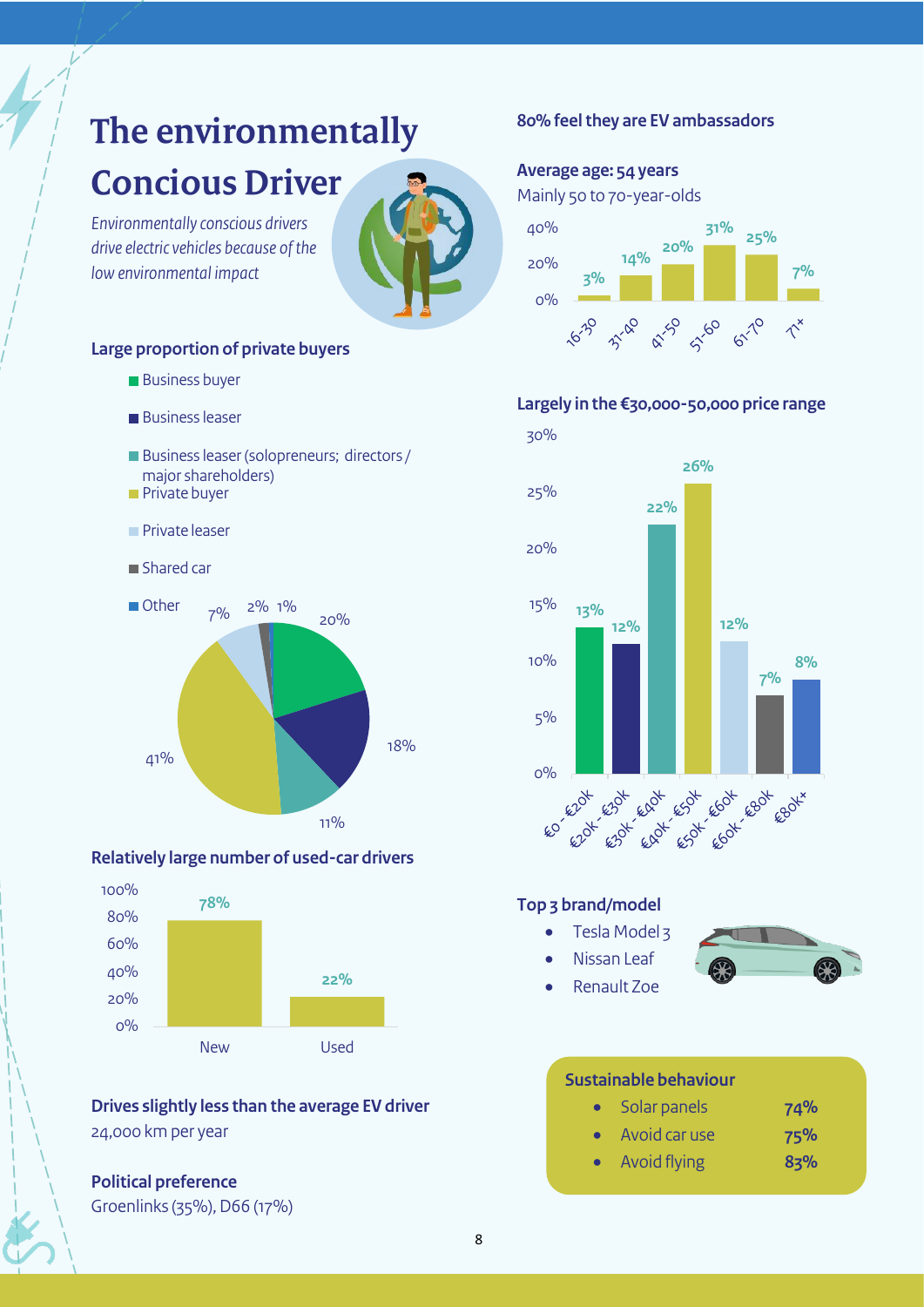## **The Pioneer**

*Pioneers drive electric vehicles because of the technological innovation*

#### **Even distribution**

- **Business buyer**
- **Business leaser**
- Business leaser (solopreneurs; directors and major shareholders)
- **Private buyer**
- **Private leaser**



#### **Relatively few used-car drivers**



**Drives slightly more than the average EV driver** 28,500 km per year

#### **Political preference** VVD (32%), D66 (19%)

#### **76% feel they are EV ambassadors**

#### **Average age: 53 years**

Mainly 40-to 60-year-olds



#### **Largely in the €40.000-50.000 and €60.000- 80.000 price ranges**



#### **Top 3 brand/model**

• Tesla Model 3



• Hyundai Kona

• Tesla Model S

#### **Sustainable behaviour**

| $\bullet$ | Solar panels  | 64% |
|-----------|---------------|-----|
| $\bullet$ | Avoid car use | 48% |

• Avoid flying **48%**